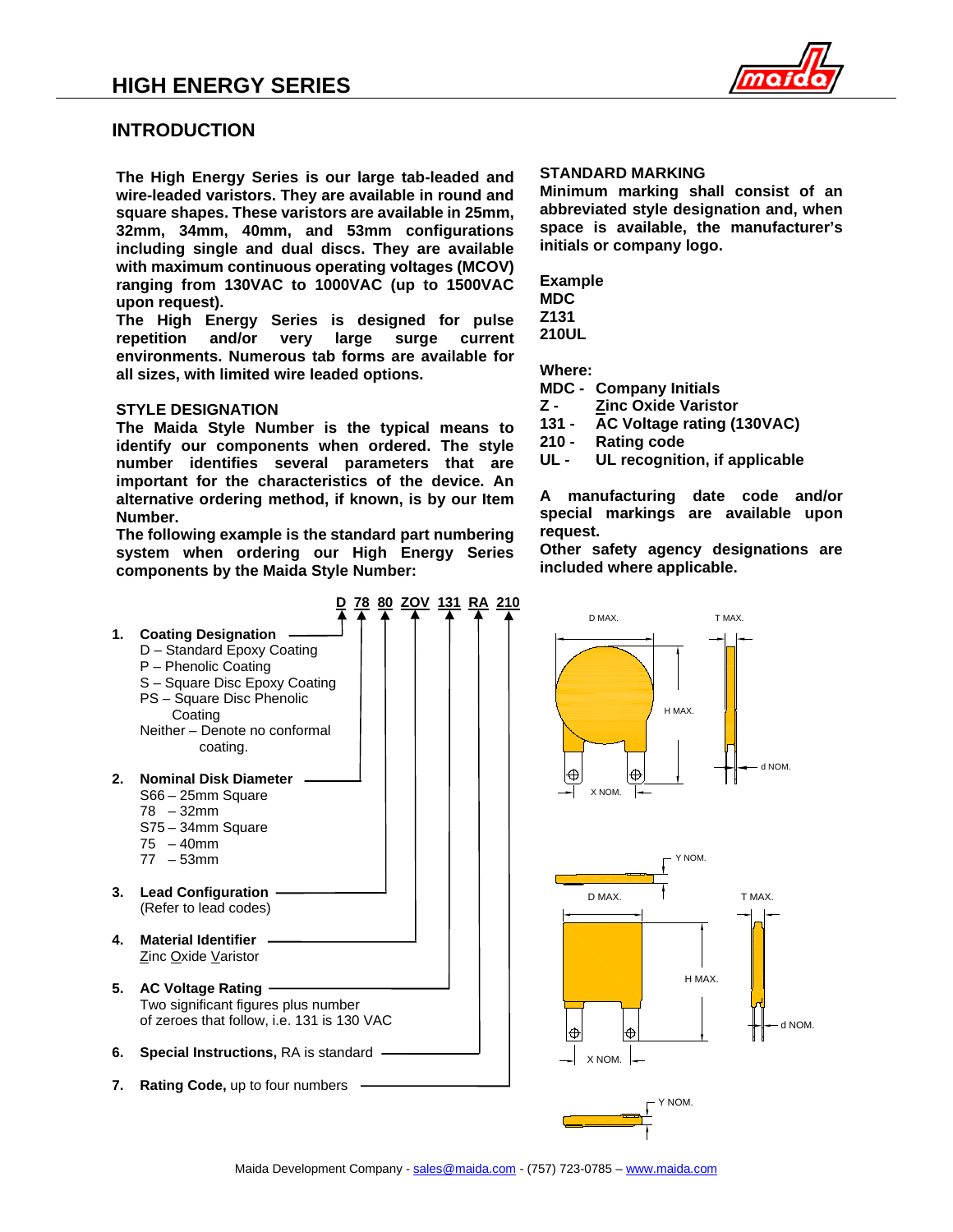# *HIGH ENERGY SERIES ELECTRICAL SPECIFICATIONS*

|                                      |                |               |           |  |  |             |                         | <b>Maximum Ratings</b>  |            |            |            | <b>Electrical Characteristics</b> |                            |            |            |              |                                |                |
|--------------------------------------|----------------|---------------|-----------|--|--|-------------|-------------------------|-------------------------|------------|------------|------------|-----------------------------------|----------------------------|------------|------------|--------------|--------------------------------|----------------|
|                                      |                |               |           |  |  |             |                         | Continuous<br>Transient |            |            |            |                                   | Max                        |            |            |              |                                |                |
|                                      |                | Recognitions  |           |  |  |             |                         |                         |            |            |            |                                   | Peak                       |            | Varistor   | Clamping     |                                | <b>Typical</b> |
| Maida                                | To             |               |           |  |  | Nominal     | Minimum                 | Applied                 |            |            | Energy     |                                   | Current                    | Voltage    |            |              | Voltage                        | Cap.           |
| <b>Style</b>                         |                |               | Safety    |  |  | <b>Size</b> | Marking                 | Voltage                 |            |            |            |                                   | $8 \times 20 \ \mu sec$    |            | @1 mADC    |              | (@Test Current)                |                |
| Number                               | Agency         |               |           |  |  |             |                         | 10 x 1000               | 8 x 20     |            | # Pulses   |                                   |                            |            |            | $1 V$ rms    |                                |                |
|                                      |                |               | Standards |  |  |             |                         |                         |            | $\mu$ sec  | $u$ sec    | 1                                 | $\overline{2}$             | Vmin       | Vmax       |              | $(8 \times 20 \mu \text{sec})$ | @1kHz          |
|                                      | $\overline{A}$ | B             | CDEF      |  |  | (mm)        |                         | (AC)                    | (DC)       | (J)        | (J)        | (A)                               | (A)                        | (V)        | (V)        | (V)          | (A)                            | (pF)           |
| S6680ZOV131RA180                     | $\times$       | X             |           |  |  | 25          | C5S-131UL               | 130                     | 175        | 180        | 180        | 20000                             | 14000                      | 184        | 224        | 340          | 100                            | 5000           |
| D7880ZOV131RA210                     | X              | Χ             |           |  |  | 32          | Z131-210UL              | 130                     | 175        | 210        | 210        | 25000                             | 20000                      | 184        | 224        | 340          | 200                            | 5400           |
| S7580ZOV131RA310                     | X              | X             |           |  |  | 34          | D4S-131UL               | 130                     | 175        | 310        | 310        | 40000                             | 32000                      | 184        | 224        | 340          | 300                            | 8100           |
| D7580ZOV131RA310                     | X              | Χ             |           |  |  | 40          | Z131-310UL              | 130                     | 175        | 310        | 310        | 40000                             | 32000                      | 184        | 224        | 340          | 300                            | 7600           |
| D7780ZOV131RA490                     |                | X             |           |  |  | 53          | Z131-490UL              | 130                     | 175        | 490        | 490        | 70000                             | 56000                      | 184        | 224        | 340          | 500                            | 15000          |
| S6680ZOV141RA190<br>D7880ZOV141RA225 | Х<br>X         | Χ             |           |  |  | 25<br>32    | C5S-141UL<br>Z141-225UL | 140<br>140              | 180<br>180 | 190<br>225 | 190<br>225 | 20000<br>25000                    | 14000<br>20000             | 198<br>198 | 242<br>242 | 360<br>360   | 100<br>200                     | 4700<br>5000   |
| S7580ZOV141RA330                     | X              | Χ<br>X        |           |  |  | 34          | D4S-141UL               | 140                     | 180        | 330        | 330        | 40000                             | 32000                      | 198        | 242        | 360          | 300                            | 7500           |
| D7580ZOV141RA330                     | X              | Χ             |           |  |  | 40          | Z141-330UL              | 140                     | 180        | 330        | 330        | 40000                             | 32000                      | 198        | 242        | 360          | 300                            | 7100           |
| D7780ZOV141RA530                     | $\times$       | X             |           |  |  | 53          | Z141-530UL              | 140                     | 180        | 530        | 530        | 70000                             | 56000                      | 198        | 242        | 360          | 500                            | 14000          |
| S6680ZOV151RA200                     | X              | Х             |           |  |  | 25          | C5S-151UL               | 150                     | 200        | 200        | 200        | 20000                             | 14000                      | 212        | 259        | 395          | 100                            | 4300           |
| D7880ZOV151RA240                     | X              | X             |           |  |  | 32          | Z151-240UL              | 150                     | 200        | 240        | 240        |                                   | 25000 20000                | 212        | 259        | 395          | 200                            | 4600           |
| S7580ZOV151RA360                     | X              | X             |           |  |  | 34          | D4S-151UL               | 150                     | 200        | 360        | 360        | 40000                             | 32000                      | 212        | 259        | 395          | 300                            | 6900           |
| D7580ZOV151RA360                     |                | X             |           |  |  | 40          | Z151-360UL              | 150                     | 200        | 360        | 360        | 40000                             | 32000                      | 212        | 259        | 395          | 300                            | 6500           |
| D7780ZOV151RA570                     | X              | X             |           |  |  | 53          | Z151-570UL              | 150                     | 200        | 570        | 570        | 70000                             | 56000                      | 212        | 259        | 395          | 500                            | 13000          |
| S6680ZOV181RA250                     | Х              | Χ             |           |  |  | 25          | C5S-181UL               | 180                     | 230        | 250        | 250        | 20000                             | 14000                      | 255        | 311        | 465          | 100                            | 3200           |
| D7880ZOV181RA250                     | X              | Χ             |           |  |  | 32          | Z181-250UL              | 180                     | 230        | 250        | 250        | 25000                             | 20000                      | 255        | 311        | 465          | 200                            | 2900           |
| S7580ZOV181RA390                     | X              | X             |           |  |  | 34          | D4S-181UL               | 180                     | 230        | 390        | 390        | 40000                             | 32000                      | 255        | 311        | 465          | 300                            | 5600           |
| D7580ZOV181RA390                     | X              | Χ             |           |  |  | 40          | Z181-390UL              | 180                     | 230        | 390        | 390        | 40000                             | 32000                      | 255        | 311        | 465          | 300                            | 4000           |
| D7780ZOV181RA630                     | X              | X             |           |  |  | 53          | Z181-630UL              | 180                     | 230        | 630        | 630        | 70000                             | 56000                      | 255        | 311        | 465          | 500                            | 6300           |
| S6680ZOV211RA270                     | X              | X             |           |  |  | 25          | C5S-211UL               | 210                     | 270        | 270        | 270        | 20000                             | 14000                      | 297        | 363        | 640          | 100                            | 2700           |
| D7880ZOV211RA360                     | X              |               |           |  |  | 32          | Z211-360UL              | 210                     | 270        | 360        | 360        | 25000                             | 20000                      | 297        | 363        | 640          | 200                            | 2500           |
| S7580ZOV211RA430                     | X              | X             |           |  |  | 34          | D4S-211UL               | 210                     | 270        | 430        | 430        |                                   | 40000 32000                | 297        | 363        | 640          | 300                            | 4800           |
| D7580ZOV211RA430                     | X              |               |           |  |  | 40          | Z211-430UL              | 210                     | 270        | 430        | 430        | 40000                             | 32000                      | 297        | 363        | 640          | 300                            | 3400           |
| D7780ZOV211RA700                     | X              | X             |           |  |  | 53          | Z211-700UL              | 210                     | 270        | 700        | 700        | 70000                             | 56000                      | 297        | 363        | 640          | 500                            | 5400           |
| S6680ZOV231RA290                     | X              | Χ             |           |  |  | 25          | C5S-231UL               | 230                     | 300        | 290        | 290        | 20000                             | 14000                      | 326        | 397        | 595          | 100                            | 2500           |
| D7880ZOV231RA300<br>S7580ZOV231RA460 | Χ<br>X         | X<br>Χ        |           |  |  | 32<br>34    | Z231-300UL<br>D4S-231UL | 230<br>230              | 300<br>300 | 300<br>460 | 300<br>460 | 25000<br>40000                    | 20000<br>32000             | 326<br>326 | 397<br>397 | 595<br>595   | 200<br>300                     | 2300<br>4400   |
| D7580ZOV231RA460                     | X              | X             |           |  |  | 40          | Z231-460UL              | 230                     | 300        | 460        | 460        | 40000                             | 32000                      | 326        | 397        | 595          | 300                            | 3100           |
| D7780ZOV231RA730                     | X              | X             |           |  |  | 53          | Z231-730UL              | 230                     | 300        | 730        | 730        | 70000                             | 56000                      | 326        | 397        | 595          | 500                            | 4900           |
| S6680ZOV251RA310                     | X              | $\times$      | ΙX        |  |  | 25          | C5S-251UL               | 250                     | 330        | 330        | 330        | 20000                             | 14000                      | 354        | 432        | 650          | 100                            | 2300           |
| D7880ZOV251RA330                     | $\times$       | X             | X         |  |  | 32          | Z251-330UL              | 250                     | 330        | 360        | 330        | 25000                             | 20000                      | 354        | 432        | 650          | 200                            | 2500           |
| S7580ZOV251RA490                     | X              | Χ             | X         |  |  | 34          | D4S-251UL               | 250                     | 330        | 490        | 490        | 40000                             | 32000                      | 354        | 432        | 650          | 300                            | 4100           |
| D7580ZOV251RA490                     | X              | X             | X         |  |  | 40          | Z251-490UL              | 250                     | 330        | 490        | 490        | 40000                             | 32000                      | 354        | 432        | 650          | 300                            | 2900           |
| D7780ZOV251RA800                     | X              | Χ             | X         |  |  | 53          | Z251-800UL              | 250                     | 330        | 880        | 880        | 70000 56000                       |                            | 354        | 432        | 650          | 500                            | 4600           |
| S6680ZOV271RA330                     | X              | Χ             |           |  |  | 25          | C5S-271UL               | 270                     | 360        | 340        | 340        | 20000                             | 14000                      | 382        | 466        | 710          | 100                            | 2100           |
| D7880ZOV271RA360                     | Χ              | Χ             |           |  |  | 32          | Z271-360UL              | 270                     | 360        | 360        | 360        | 25000                             | 20000                      | 382        | 466        | 710          | 200                            | 2000           |
| S7580ZOV271RA550                     | X              | X             |           |  |  | 34          | D4S-271UL               | 270                     | 360        | 550        | 550        | 40000                             | 32000                      | 382        | 466        | 710          | 300                            | 3800           |
| D7580ZOV271RA550                     | X              | Χ             |           |  |  | 40          | Z271-550UL              | 270                     | 360        | 550        | 550        | 40000                             | 32000                      | 382        | 466        | 710          | 300                            | 2700           |
| D7780ZOV271RA860                     | X              | X             |           |  |  | 53          | Z271-860UL              | 270                     | 360        | 950        | 950        | 70000                             | 56000                      | 382        | 466        | 710          | 500                            | 4200           |
| S6680ZOV301RA350                     | X              | X             |           |  |  | 25          | C5S-301UL               | 300                     | 390        | 350        | 350        | 20000                             | 14000                      | 425        | 518        | 790          | 100                            | 1900           |
| D7880ZOV301RA380                     | X              | X             |           |  |  | 32          | Z301-380UL              | 300                     | 390        | 380        | 380        | 25000                             | <b>20000</b>               | 425        | 518        | 790          | 200                            | 1700           |
| S7580ZOV301RA600                     | X              | X             |           |  |  | 34          | D4S-301UL               | 300                     | 390        | 600        | 600        | 40000                             | 32000                      | 425        | 518        | 790          | 300                            | 3400           |
| D7580ZOV301RA600                     | X X            |               |           |  |  | 40          | Z301-600UL              | 300                     | 390        | 600        | 600        |                                   | 40000 32000                | 425        | 518        | 790          | 300                            | 2400           |
| D7780ZOV301RA940                     | X X            |               |           |  |  | 53          | Z301-940UL              | 300                     | 390        | 1000       | 1000       |                                   | 70000 56000                | 425        | 518        | 790          | 500                            | 3800           |
| S6680ZOV321RA360                     | X              | ΙX            |           |  |  | 25          | C5S-321UL               | 320                     | 420        | 360        | 360        |                                   | 20000 14000                | 453        | 553        | 850          | 100                            | 1800           |
| D7880ZOV321RA430                     | $\times$       | $\times$      |           |  |  | 32          | Z321-430UL              | 320                     | 420        | 430        | 430        |                                   | 25000 20000                | 453        | 553        | 850          | 200                            | 1600           |
| S7580ZOV321RA640<br>D7580ZOV321RA640 | X<br>X         | Χ<br>$\times$ |           |  |  | 34<br>40    | D4S-321UL<br>Z321-640UL | 320<br>320              | 420<br>420 | 640<br>640 | 640<br>640 |                                   | 40000 32000<br>40000 32000 | 453<br>453 | 553<br>553 | 850<br>850   | 300<br>300                     | 3200<br>2200   |
| D7780ZOV321RA1000                    | X              | $\times$      |           |  |  | 53          | Z321-1000UL             | 320                     | 420        | 1100       | 1100       |                                   | 70000 52000                | 453        | 553        | 850          | 500                            | 3600           |
| S6680ZOV341RA365                     | XX             |               |           |  |  | 25          | C5S-340UL               | 340                     | 440        | 365        | 365        |                                   | 20000 14000                | 480        | 587        | 910          | 100                            | 1700           |
| D7880ZOV341RA500                     | X X            |               |           |  |  | 32          | Z341-500UL              | 340                     | 440        | 500        | 500        |                                   | 25000 20000                | 480        | 587        | 910          | 200                            | 1550           |
| S7580ZOV341RA685                     | XX             |               |           |  |  | 34          | D4S-341UL               | 340                     | 440        | 685        | 685        |                                   | 40000 32000                | 480        | 587        | 910          | 300                            | 2200           |
| D7580ZOV341RA685                     | XX             |               |           |  |  | 40          | Z341-685UL              | 340                     | 440        | 685        | 685        |                                   | 40000 32000                | 480        | 587        | 910          | 300                            | 2100           |
| D7780ZOV341RA1140                    | X              | $\times$      |           |  |  | 53          | Z341-1140UL             | 340                     | 440        | 1140       | 1140       |                                   | 70000 56000                | 480        | 587        | 910          | 500                            | 3400           |
| S6680ZOV361RA370                     | X X            |               |           |  |  | 25          | C5S-361UL               | 360                     | 470        | 370        | 370        |                                   | 20000 14000                | 522        | 638        | 960          | 100                            | 1500           |
| D7880ZOV361RA530                     | X              | ΙX            |           |  |  | 32          | Z361-530UL              | 360                     | 470        | 530        | 530        |                                   | 25000 20000                | 522        | 638        | 960          | 200                            | 1400           |
| S7580ZOV361RA710                     | X X            |               |           |  |  | 34          | D4S-361UL               | 360                     | 470        | 710        | 710        |                                   | 40000 32000                | 522        | 638        | 960          | 300                            | 2800           |
| D7580ZOV361RA710                     | X              | Х             |           |  |  | 40          | Z361-710UL              | 360                     | 470        | 710        | 710        |                                   | 40000 32000                | 522        | 638        | 960          | 300                            | 1900           |
| D7780ZOV361RA1180                    | X              | $\times$      |           |  |  | 53          | Z361-1180UL             | 360                     | 470        | 1180       | 1180       |                                   | 70000 56000                | 522        | 638        | 960          | 500                            | 3200           |
| S6680ZOV391RA380                     | X              | Х             |           |  |  | 25          | C5S-391UL               | 390                     | 505        | 380        | 380        |                                   | 20000 14000                | 552        | 674        | 1025         | 100                            | 1500           |
| D7880ZOV391RA550                     | Х              | $\times$      |           |  |  | 32          | Z391-550UL              | 390                     | 505        | 550        | 550        |                                   | 25000 20000                | 552        | 674        | 1025         | 200                            | 1300           |
| S7580ZOV391RA800                     | X              | $\times$      |           |  |  | 34          | D4S-391UL               | 390                     | 505        | 800        | 800        |                                   | 40000 32000                | 552        | 674        | 1025         | 300                            | 2600           |
| D7580ZOV391RA800                     | XX             |               |           |  |  | 40          | Z391-800UL              | 390                     | 505        | 800        | 800        |                                   | 40000 32000                | 552        | 674        | 1025         | 300                            | 1800           |
| D7780ZOV391RA1200                    | X X            |               |           |  |  | 53          | Z391-1200UL             | 390                     | 505        | 1200       | 1200       |                                   | 70000 52000                | 552        | 674        | 1025         | 500                            | 3000           |
| S6680ZOV421RA390                     | X X<br>X X     |               |           |  |  | 25          | C5S-421UL               | 420                     | 560        | 390<br>600 | 390        |                                   | 20000 14000<br>25000 20000 | 594        | 725<br>725 | 1120         | 100                            | 1400           |
| D7880ZOV421RA600<br>S7580ZOV421RA910 | X              | $\times$      |           |  |  | 32<br>34    | Z421-600UL<br>D4S-421UL | 420<br>420              | 560<br>560 | 910        | 600<br>910 |                                   | 40000 32000                | 594<br>594 | 725        | 1120<br>1120 | 200<br>300                     | 1300<br>2400   |
| D7580ZOV421RA910                     | X X            |               |           |  |  | 40          | Z421-910UL              | 420                     | 560        | 910        | 910        |                                   | 40000 32000                | 594        | 725        | 1120         | 300                            | 1700           |
| D7780ZOV421RA1500                    | X              | $\times$      |           |  |  | 53          | Z421-1500UL             | 420                     | 560        | 1500       | 1500       |                                   | 70000 52000                | 594        | 725        | 1120         | 500                            | 2800           |
|                                      |                |               |           |  |  |             |                         |                         |            |            |            |                                   |                            |            |            |              |                                |                |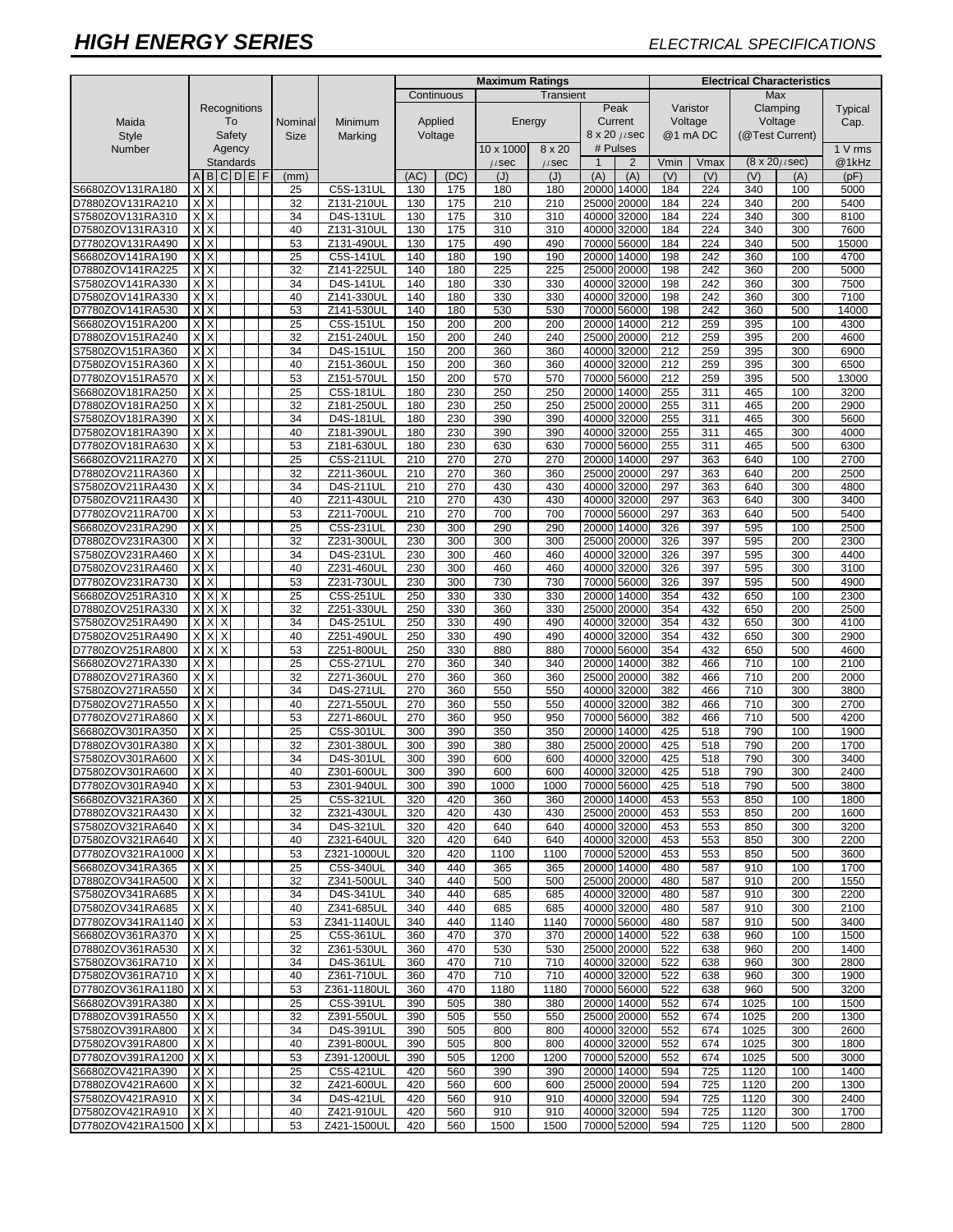# *HIGH ENERGY SERIES ELECTRICAL SPECIFICATIONS*

|                   |                    |           |             |  |         |         |                 |             | <b>Maximum Ratings</b>  |      |              |         | <b>Electrical Characteristics</b> |                         |         |          |      |                 |      |
|-------------------|--------------------|-----------|-------------|--|---------|---------|-----------------|-------------|-------------------------|------|--------------|---------|-----------------------------------|-------------------------|---------|----------|------|-----------------|------|
|                   |                    |           |             |  |         |         |                 |             | Continuous<br>Transient |      |              |         |                                   | Max                     |         |          |      |                 |      |
|                   | Recognitions<br>To |           |             |  | Nominal |         | Applied         |             |                         |      | Peak         |         | Varistor                          | Clamping                |         | Typical  |      |                 |      |
| Maida             |                    |           |             |  |         | Minimum |                 |             | Energy                  |      |              | Current | Voltage                           |                         | Voltage |          | Cap. |                 |      |
| <b>Style</b>      |                    |           | Safety      |  |         |         | <b>Size</b>     | Marking     | Voltage                 |      |              |         |                                   | $8 \times 20 \ \mu sec$ |         | @1 mA DC |      | (@Test Current) |      |
| Number            | Agency             |           |             |  |         |         |                 | 10 x 1000   | 8 x 20                  |      | # Pulses     |         |                                   |                         |         | 1 V rms  |      |                 |      |
|                   | Standards          |           |             |  |         |         | $\mu$ sec       | $\mu$ sec   | $\overline{2}$          |      | Vmin<br>Vmax |         | $(8 \times 20 \mu \sec)$          |                         | @1kHz   |          |      |                 |      |
|                   | A                  |           | <b>BCDE</b> |  |         | F       | (mm)            |             | (AC)                    | (DC) | (J)          | (J)     | (A)                               | (A)                     | (V)     | (V)      | (V)  | (A)             | (pF) |
| S6680ZOV461RA430  | X                  | Χ         |             |  |         |         | 25              | C5S-461UL   | 460                     | 615  | 430          | 430     | 20000                             | 14000                   | 651     | 795      | 1240 | 100             | 1200 |
| D7880ZOV461RA520  | X                  | X         |             |  |         |         | 32              | Z461-520UL  | 460                     | 615  | 520          | 520     | 25000                             | 20000                   | 651     | 795      | 1240 | 200             | 1100 |
| S7580ZOV461RA780  | $\times$           | $\times$  |             |  |         |         | 34              | D4S-461UL   | 460                     | 615  | 920          | 920     | 40000                             | 32000                   | 651     | 795      | 1240 | 300             | 2200 |
| D7580ZOV461RA780  | X                  | $\times$  |             |  |         |         | 40              | Z461-780UL  | 460                     | 615  | 780          | 780     | 40000                             | 32000                   | 651     | 795      | 1240 | 300             | 1500 |
| D7780ZOV461RA1200 | X                  | X         |             |  |         |         | 53              | Z461-1200UL | 460                     | 615  | 1600         | 1600    |                                   | 70000 52000             | 651     | 795      | 1240 | 500             | 2500 |
| S6680ZOV481RA440  | X                  | X         |             |  |         |         | 25              | C5S-481UL   | 480                     | 640  | 440          | 440     | 20000                             | 14000                   | 679     | 829      | 1300 | 100             | 1200 |
| D7880ZOV481RA550  | X                  | X         |             |  |         |         | 32              | Z481-550UL  | 480                     | 640  | 550          | 550     | 25000                             | 20000                   | 679     | 829      | 1300 | 200             | 1100 |
| S7580ZOV481RA820  | $\mathsf{x}$       | $\lambda$ |             |  |         |         | 34              | D4S-481UL   | 480                     | 640  | 930          | 930     | 40000                             | 32000                   | 679     | 829      | 1300 | 300             | 2100 |
| D7580ZOV481RA820  | X                  | X         |             |  |         |         | 40              | Z481-820UL  | 480                     | 640  | 820          | 820     | 40000                             | 32000                   | 679     | 829      | 1300 | 300             | 1500 |
| D7780ZOV481RA1250 | $\times$           | X         |             |  |         |         | 53              | Z481-1250UL | 480                     | 640  | 1600         | 1600    | 70000                             | 52000                   | 679     | 829      | 1300 | 500             | 2400 |
| S6680ZOV511RA450  | X                  | X         |             |  |         |         | 25              | C5S-511UL   | 510                     | 675  | 450          | 450     | 20000                             | 14000                   | 722     | 881      | 1350 | 100             | 1100 |
| D7880ZOV511RA580  | X                  | X         |             |  |         |         | 32              | Z511-580UL  | 510                     | 675  | 580          | 580     | 25000                             | 20000                   | 722     | 881      | 1350 | 200             | 1000 |
| S7580ZOV511RA900  | X                  | X         |             |  |         |         | 34              | D4S-511UL   | 510                     | 675  | 940          | 940     | 40000                             | 32000                   | 722     | 881      | 1350 | 300             | 2000 |
| D7580ZOV511RA900  | X                  | X         |             |  |         |         | 40              | Z511-900UL  | 510                     | 675  | 900          | 900     |                                   | 40000 32000             | 722     | 881      | 1350 | 300             | 1400 |
| D7780ZOV511RA1400 | X                  | X         |             |  |         |         | 53              | Z511-1400UL | 510                     | 675  | 1800         | 1800    | 70000                             | 52000                   | 722     | 881      | 1350 | 500             | 2300 |
| S6680ZOV551RA480  | X                  | Χ         |             |  |         |         | 25              | C5S-551UL   | 550                     | 700  | 480          | 480     | 20000                             | 14000                   | 778     | 950      | 1400 | 100             | 1000 |
| D7880ZOV551RA620  | X                  | $\lambda$ |             |  |         |         | 32              | Z551-620UL  | 550                     | 700  | 620          | 620     | 25000                             | 20000                   | 778     | 950      | 1400 | 200             | 950  |
| S7580ZOV551RA960  | X                  | X         |             |  |         |         | 34              | D4S-551UL   | 550                     | 700  | 960          | 960     | 40000                             | 32000                   | 778     | 950      | 1400 | 300             | 1800 |
| D7580ZOV551RA960  | X                  | Χ         |             |  |         |         | 40              | Z551-960UL  | 550                     | 700  | 960          | 960     | 40000                             | 32000                   | 778     | 950      | 1400 | 300             | 1300 |
| D7780ZOV551RA1500 | X                  | $\times$  |             |  |         |         | 53              | Z551-1500UL | 550                     | 700  | 2000         | 2000    | 70000                             | 52000                   | 778     | 950      | 1400 | 500             | 2100 |
| S6680ZOV581RA520  | Х                  | $\times$  |             |  |         |         | 25              | C5S-581UL   | 580                     | 735  | 520          | 520     | 20000                             | 14000                   | 821     | 1002     | 1500 | 100             | 990  |
| D7880ZOV581RA650  | $\lambda$          | $\times$  |             |  |         |         | 32              | Z581-650UL  | 580                     | 735  | 650          | 650     | 25000                             | 20000                   | 821     | 1002     | 1500 | 200             | 900  |
| S7580ZOV581RA1000 | X                  | X         |             |  |         |         | 34              | D4S-581UL   | 580                     | 735  | 1000         | 1000    | 40000                             | 32000                   | 821     | 1002     | 1500 | 300             | 1700 |
| D7580ZOV581RA1000 | X                  | X         |             |  |         |         | 40              | Z581-1000UL | 580                     | 735  | 1000         | 1000    | 40000                             | 32000                   | 821     | 1002     | 1500 | 300             | 1200 |
| D7780ZOV581RA1580 | x                  | X         |             |  |         |         | 53              | Z581-1580UL | 580                     | 735  | 2100         | 2100    | 70000                             | 52000                   | 821     | 1002     | 1500 | 500             | 2000 |
| S6680ZOV621RA550  | Х                  | X         |             |  |         |         | 25              | C5S-621UL   | 620                     | 800  | 550          | 550     | 20000                             | 14000                   | 877     | 1071     | 1650 | 100             | 920  |
| D7880ZOV621RA680  | X                  | X         |             |  |         |         | 32              | Z621-680UL  | 620                     | 800  | 680          | 680     | 25000                             | 20000                   | 877     | 1071     | 1650 | 200             | 840  |
| S7580ZOV621RA1040 | X                  | X         |             |  |         |         | 34              | D4S-621UL   | 620                     | 800  | 1040         | 1040    | 40000                             | 32000                   | 877     | 1071     | 1650 | 300             | 1600 |
| D7580ZOV621RA1040 | X.                 | X         |             |  |         |         | 40              | Z621-1040UI | 620                     | 800  | 1040         | 1040    | 40000                             | 32000                   | 877     | 1071     | 1650 | 300             | 1100 |
| D7780ZOV621RA1750 |                    | χ         |             |  |         |         | 53              | Z621-1750UL | 620                     | 800  | 2200         | 2200    |                                   | 70000 52000             | 877     | 1071     | 1650 | 500             | 1900 |
| S6680ZOV681RA620  | Х                  | X         |             |  |         |         | $\overline{25}$ | C5S-681UL   | 680                     | 860  | 620          | 620     |                                   | 20000 14000             | 962     | 1175     | 1800 | 100             | 840  |
| D7880ZOV681RA760  | Χ                  | X         |             |  |         |         | 32              | Z681-760UL  | 680                     | 860  | 760          | 760     | 25000                             | 20000                   | 962     | 1175     | 1800 | 200             | 770  |
| S7580ZOV681RA1100 | X                  | X         |             |  |         |         | 34              | D4S-681UL   | 680                     | 860  | 1100         | 1100    | 40000                             | 32000                   | 962     | 1175     | 1800 | 300             | 1500 |
| D7580ZOV681RA1100 | X                  | X         |             |  |         |         | 40              | Z681-1100UL | 680                     | 860  | 1100         | 1100    | 40000                             | 32000                   | 962     | 1175     | 1800 | 300             | 1000 |
| D7780ZOV681RA1800 | X                  | X         |             |  |         |         | 53              | Z681-1800UL | 680                     | 860  | 2500         | 2500    |                                   | 70000 52000             | 962     | 1175     | 1800 | 500             | 1700 |
| S6680ZOV751RA670  | X                  | X         |             |  |         |         | 25              | C5S-751UL   | 750                     | 970  | 670          | 670     | 20000                             | 14000                   | 1062    | 1300     | 2100 | 100             | 750  |
| D7880ZOV751RA800  |                    | $\lambda$ |             |  |         |         | 32              | Z751-800UL  | 750                     | 970  | 800          | 800     |                                   | 25000 20000             | 1062    | 1300     | 2100 | 200             | 680  |
| S7580ZOV751RA1200 | λ                  | X         |             |  |         |         | 34              | D4S-751UL   | 750                     | 970  | 1200         | 1200    | 40000                             | 32000                   | 1062    | 1300     | 2100 | 300             | 1300 |
| D7580ZOV751RA1200 | X                  | X         |             |  |         |         | 40              | Z751-1200UL | 750                     | 970  | 1200         | 1200    |                                   | 40000 32000             | 1062    | 1300     | 2100 | 300             | 940  |
| D7780ZOV751RA2000 |                    |           |             |  |         |         | 53              | Z751-2000UL | 750                     | 970  | 2600         | 2600    | 70000                             | 52000                   | 1062    | 1300     | 2100 | 500             | 1500 |
| S6680ZOV881RA780  | X                  | x         |             |  |         |         | 25              | C5S-881UL   | 880                     | 1150 | 780          | 780     | 20000                             | 14000                   | 1245    | 1520     | 2290 | 100             | 650  |
| D7880ZOV881RA850  | X                  | X         |             |  |         |         | 32              | Z881-850UL  | 880                     | 1150 | 850          | 850     | 25000                             | 20000                   | 1245    | 1520     | 2290 | 200             | 590  |
| S7580ZOV881RA1300 | X                  | X         |             |  |         |         | 34              | D4S-881UL   | 880                     | 1150 | 1300         | 1300    | 40000                             | 32000                   | 1245    | 1520     | 2290 | 300             | 1100 |
| D7580ZOV881RA1300 | X                  | X         |             |  |         |         | 40              | Z881-1300UL | 880                     | 1150 | 1300         | 1300    |                                   | 40000 32000             | 1245    | 1520     | 2290 | 300             | 810  |
| D7780ZOV881RA2500 | X                  | X         |             |  |         |         | 53              | Z881-2500UL | 880                     | 1150 | 3200         | 3200    | 70000                             | 52000                   | 1245    | 1520     | 2290 | 500             | 1300 |
| S6680ZOV102RA860  | Х                  | X         |             |  |         |         | 25              | C5S-102UL   | 1000                    | 1200 | 860          | 860     | 20000                             | 14000                   | 1414    | 1728     | 2700 | 100             | 570  |
| D7880ZOV102RA900  |                    | X         |             |  |         |         | 32              | Z102-900UL  | 1000                    | 1200 | 900          | 900     | 25000                             | 20000                   | 1414    | 1728     | 2700 | 200             | 520  |
| S7580ZOV102RA1400 | X                  | X         |             |  |         |         | 34              | D4S-102UL   | 1000                    | 1200 | 1400         | 1400    | 40000                             | 32000                   | 1414    | 1728     | 2700 | 300             | 1000 |
| D7580ZOV102RA1400 | X                  | X         |             |  |         |         | 40              | Z102-1400UL | 1000                    | 1200 | 1400         | 1400    | 40000                             | 32000                   | 1414    | 1728     | 2700 | 300             | 710  |
|                   |                    |           |             |  |         |         | 53              |             |                         |      |              |         |                                   |                         | 1414    |          |      | 500             |      |
| D7780ZOV102RA3000 | X                  | X         |             |  |         |         |                 | Z102-3000UL | 1000                    | 1200 | 3200         | 3200    |                                   | 70000 52000             |         | 1728     | 2700 |                 | 1200 |

A = UL1449 D = VDE

 $C = CSA$   $F =$ 

 $B = cUL$   $E = DEMKO$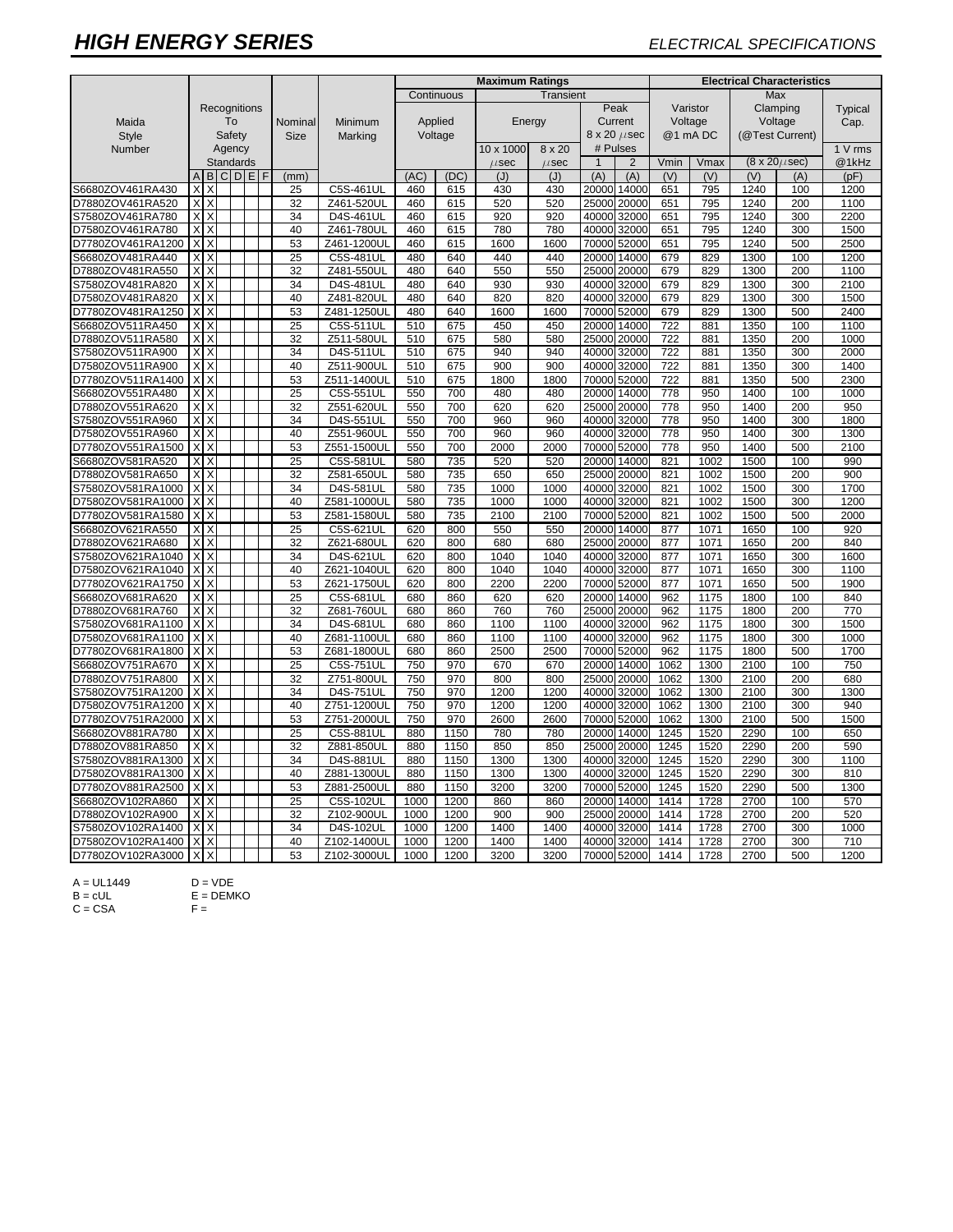# *HE SERIES*

# *MECHANICAL SPECIFICATIONS*







|                  |            | Round      | <b>Square</b> |                  |                  |            |  |
|------------------|------------|------------|---------------|------------------|------------------|------------|--|
| <b>Dimension</b> | 25mm       | 32mm       | 40mm          | 53 <sub>mm</sub> | 25 <sub>mm</sub> | 34mm       |  |
| MAX. D           | 1.142"     | 0.354"     | 0.394"        | 0.472"           | 1.142"           | 1.476"     |  |
| <b>MAX.T</b>     | $0.248" -$ | $0.248" -$ | $0.248" -$    | $0.248" -$       | $0.248" -$       | $0.248" -$ |  |
|                  | 0.514"     | 0.514"     | 0.514"        | 0.514"           | 0.514"           | 0.514"     |  |
| MAX. H           | 1.970"     | 2.213"     | 2.370"        | 3.075"           | 1.970"           | 2.225"     |  |
| TYP.X            | 1.000"     | 1.000"     | 1.000"        | 1.000"           | 1.000"           | 1.000"     |  |
| TYP. d           | 0.020"     | 0.020"     | 0.020"        | 0.020"           | 0.020"           | 0.020"     |  |

## **NOTES:**

1. Alternate dimensional specifications, including lead styles, for any part listed may be available upon request.

2. Specifications are subject to change. Contact Maida for specific datasheet for exact dimensions.